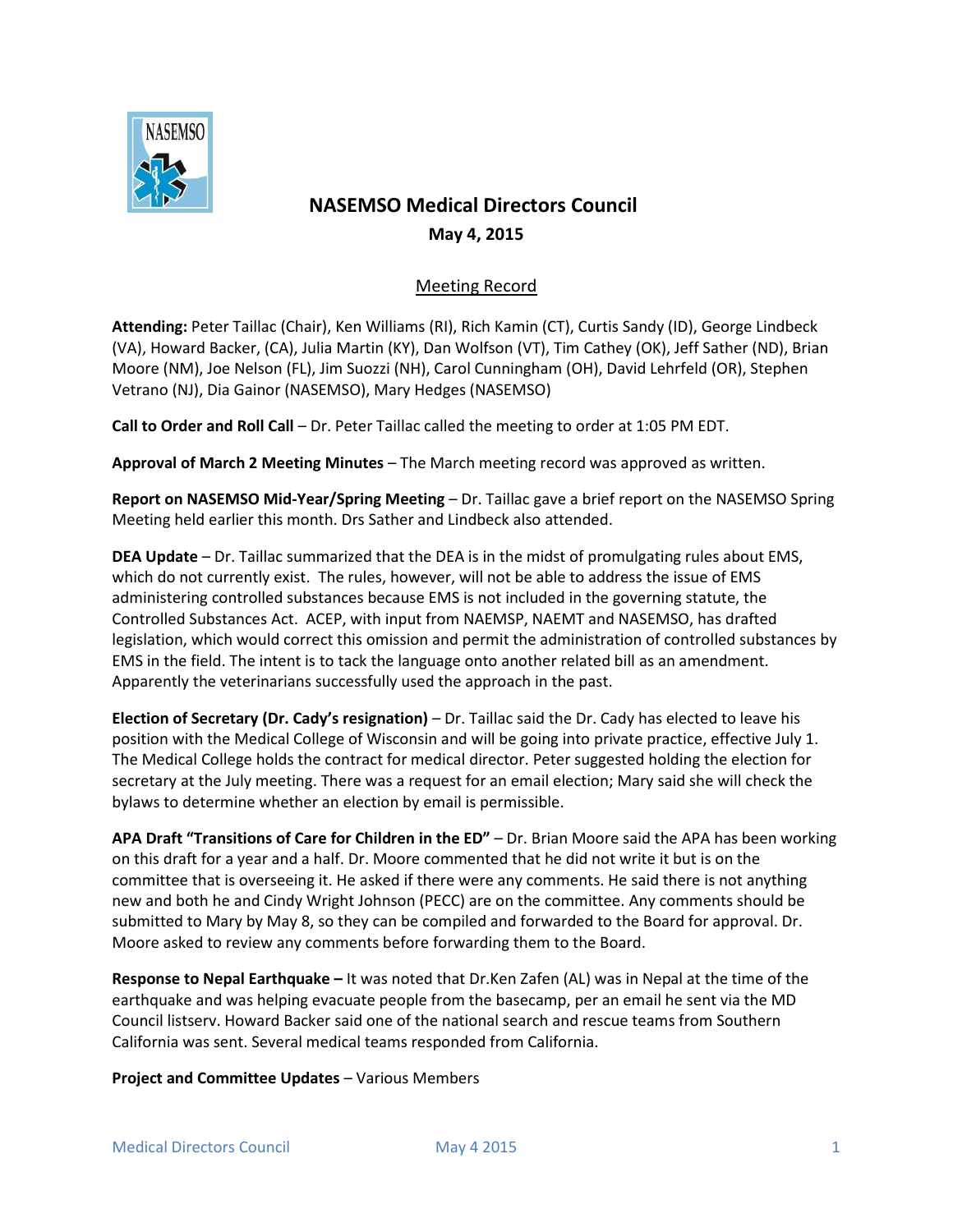- **Air Medical Model Rules**  Dr**.** George Lindbeck reported that the committee had been moving along but came to a temporary halt after NHTSA issued an opinion earlier this month. It is one of the clearest statements on the issue that he has seen to date. The Airline Deregulation Act (ADA) had the goal of trying to increase competitiveness; thus, states cannot impose regulations that are not related to patient safety. To quote from the opinion, "State requirements with a 'significant impact' on an air carrier's prices, routes or prices are preempted. Requirements that impact an air carrier's prices, routes or services in only a 'tenuous, remote or peripheral manner,' however, are not preempted." Discussion among members occurred about the legality of the state setting exclusive service areas. Dr. Lindbeck said the DOT has now posted the document, which he will share. State rules or statutes that reference CAAMTS accreditation as deemed equivalent for state licensing purpose are not allowed because CAAMTS addresses more than patient care matters. Dr. Sather said North Dakota recently passed a law intended to prohibit the high-priced air medical services coming from out of state (Utah). The state EMS office will be responsible for enforcing the new law.
- **National Prehospital EBG Consortium (NAEMSP)** Dr. Taillac said there is nothing new to report. In summary, NAEMSP has taken the lead in developing the consortium, which will take the lead in overseeing prehospital evidence-based guidelines. NASEMSO's Model EMS Guidelines may be the home of the new EBGs as they are developed.
- **EMS Compass Project (Performance Measures)**  Dr. Brian Moore, who is a member of the steering committee, had to leave the call. Dia Gainor reported they just issued a national call for performance measures. Suggested measures can be submitted by any agency at [www.emscompass.org.](http://www.emscompass.org/) The technology developers group is the next meeting of the project and the next meeting of the Steering Committee is in August.
- **NEMSAC Update** Dr. Carol Cunningham reported that the National EMS Advisory Council (NEMSAC) met March 31-April 1. Three subcommittees reported. It was recommended that the Education Agenda for the Future be updated; also, that a strategic meeting be held on the subject of community paramedicine, including financing. The terms of all NEMSAC members expired April 22. Some will be reappointed while others are term limited. The new appointments have not yet been announced.
- **New Member Orientation**  Dr. Ken Williams said he and Mary will put something together and send it out for feedback. If anyone is interested in assisting, please contact him.
- **Statewide Implementation of a Prehospital Care Guideline**  Dr. Taillac said they are in the last year of the project but have applied for a no-cost extension. Each of the five participating states are piloting the guideline.
- **ACEP AACN Project** Dr. Lehrfeld said there is a placeholder website a[t aacnems.com.](aacnems.com) They are revising the online course. The ACEP work group recently toured the Onstar Call Center and the Sirius XM Call Center. The original intent was to target the EMS medical directors because it was thought they had the most influence on the dispatch centers, but eventually it will go out to trauma nurse managers as well. The science behind the actual predictive value of the system is pretty solid. There currently is not enough penetration to do a good pilot project. Currently only GM and Audi have developed predictive models for their vehicles. It is rumored that the European Union will be requiring the technology in all new vehicles.